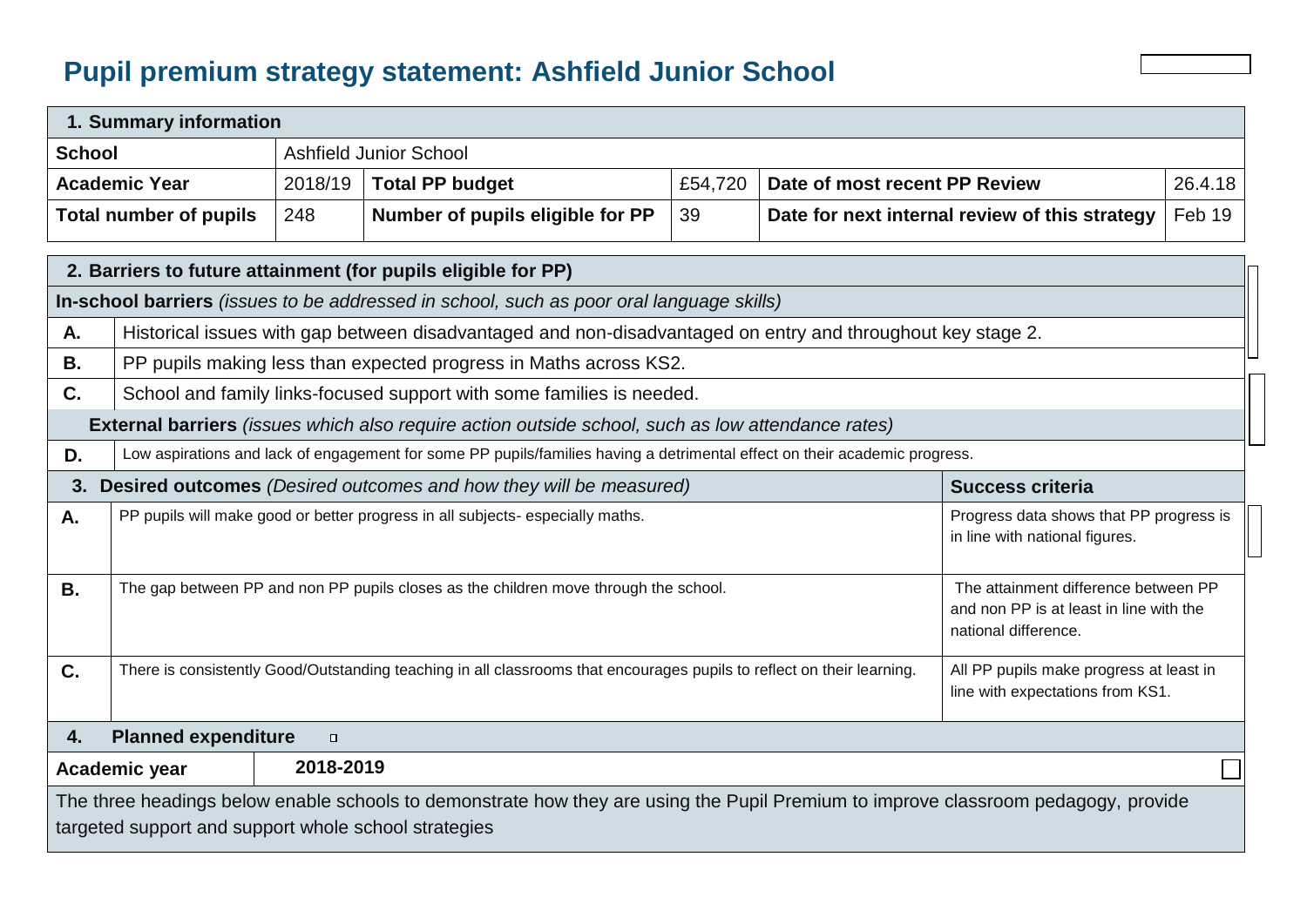| i. Quality of teaching for all                                                                                             |                                                                                                                                                                                                                                                                                                                                                                                                                                                                                                                                                                                              |                                                                                                                                                                                                                                                                                                                                                                                            |                                                                                                                                                                                                                                                                                                                                                                                                                                                                                                            |                   |                                          |  |
|----------------------------------------------------------------------------------------------------------------------------|----------------------------------------------------------------------------------------------------------------------------------------------------------------------------------------------------------------------------------------------------------------------------------------------------------------------------------------------------------------------------------------------------------------------------------------------------------------------------------------------------------------------------------------------------------------------------------------------|--------------------------------------------------------------------------------------------------------------------------------------------------------------------------------------------------------------------------------------------------------------------------------------------------------------------------------------------------------------------------------------------|------------------------------------------------------------------------------------------------------------------------------------------------------------------------------------------------------------------------------------------------------------------------------------------------------------------------------------------------------------------------------------------------------------------------------------------------------------------------------------------------------------|-------------------|------------------------------------------|--|
| <b>Desired outcome</b>                                                                                                     | Chosen action /<br>approach                                                                                                                                                                                                                                                                                                                                                                                                                                                                                                                                                                  | What is the evidence<br>and rationale for this                                                                                                                                                                                                                                                                                                                                             | How will you ensure it is<br>implemented well?                                                                                                                                                                                                                                                                                                                                                                                                                                                             | <b>Staff lead</b> | When will you review<br>implementation?  |  |
| Progress and attainment<br>in Maths is in line with<br>national figures in each<br>year group and at end of<br><b>KS2.</b> | Embedding the use of<br>Numicon resources, other<br>practical apparatus and<br>planning materials to provide<br>concrete and pictorial learning<br>strategies to support pupils'<br>understanding of number and<br>calculation.<br>Involvement with the local<br>maths leaders network to<br>share good practice.<br>Priority feedback to pupils.<br>Use of 'The Big Ideas'<br>materials from OUP to target<br>pupils in Y5 & Y6 at WTS.<br>Sessions and advice for<br>parents on how we teach<br>maths and support with<br>homework.<br>Use of Numicon Intervention<br>Programme materials. | 'Closing the Gap with the new<br>Primary Curriculum' Sept 2014-<br>highlights the benefits of using<br>concrete apparatus.<br>Use of NCETM as a recognised<br>organisation leading professional<br>development for teachers in<br>Maths.<br>Growing impact of the work of the<br>Maths Hubs and White Rose<br>planning materials.<br>Use of OUP materials as an<br>evidence based company. | Through work scrutiny, pupil<br>interviews and lesson observations<br>alongside analysis of pupil data to<br>monitor progress at points across the<br>year.<br>Regular staff meetings to discuss<br>pedagogy and share good practice.<br>Maths performance and attainment<br>included in all staff appraisals for<br>2017-2018.<br>Discussion at pupil progress meetings<br>3x annually.<br>Headteacher report to Governors 3x<br>annually alongside Governor<br>monitoring of Maths and data<br>analysis. | SF&CG             | December 2018<br>March 2019<br>June 2019 |  |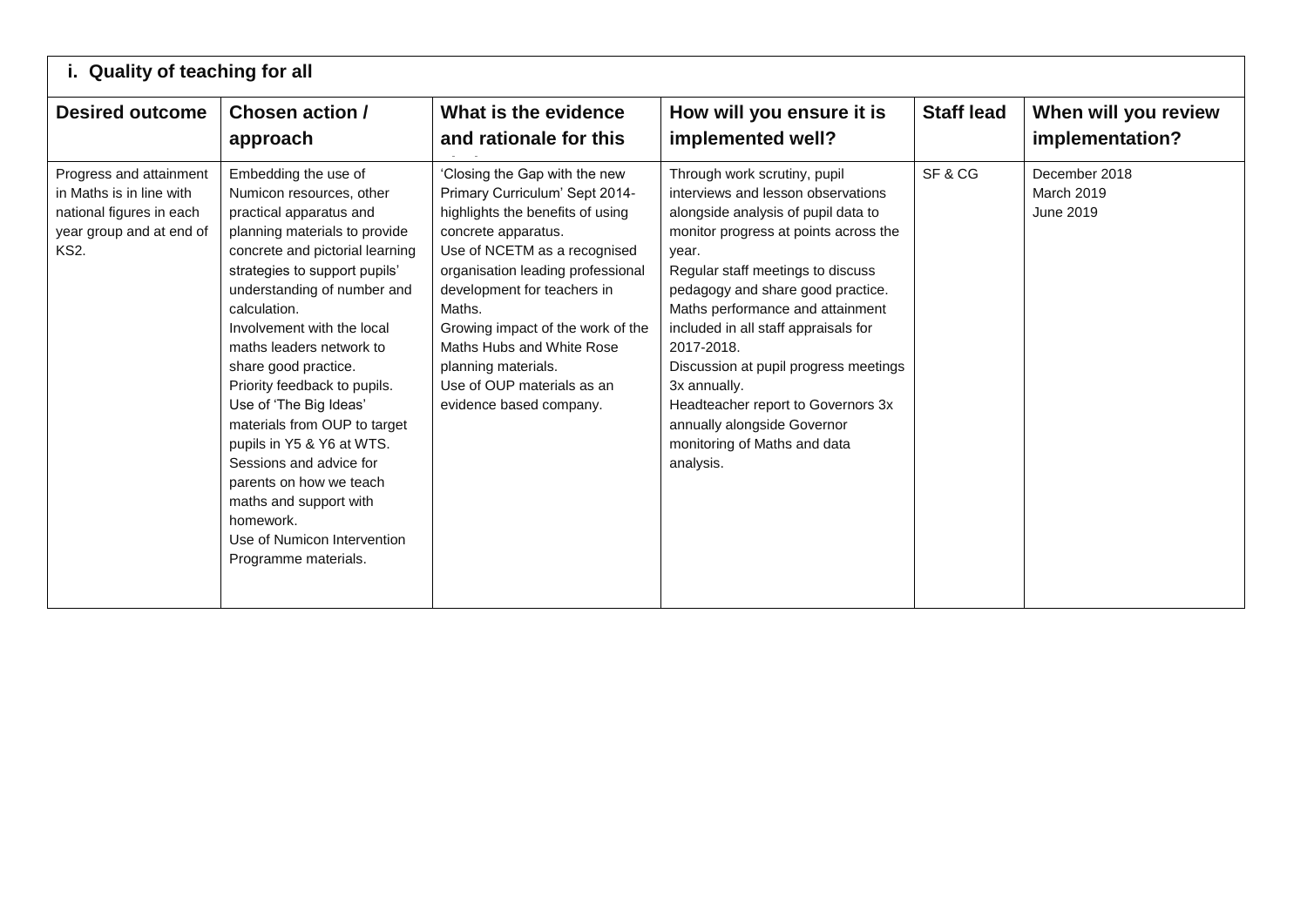| Progress and attainment<br>in reading, writing and<br>SPAG is in line with | Professional development for<br>teachers to develop use of<br>SPAG skills in writing (in | Reading & SPAG results for<br>disadvantaged pupils 2018 below<br>non disadvantaged. | Half termly book scrutiny.<br>Half termly pupil interviews.<br>English Action Plan & monitoring by | <b>RB</b>                  | December 2018<br>March 2019<br>June 2019 |
|----------------------------------------------------------------------------|------------------------------------------------------------------------------------------|-------------------------------------------------------------------------------------|----------------------------------------------------------------------------------------------------|----------------------------|------------------------------------------|
| national figures for all                                                   | particular working alongside                                                             |                                                                                     | English Subject Leader.                                                                            |                            |                                          |
| groups and at end of                                                       | SLE).                                                                                    | Spelling analysis across school                                                     | Integral part of the school's Rapid                                                                |                            |                                          |
| <b>KS2.</b>                                                                | Use of No Nonsense Phonics                                                               | highlighted issues with phonics                                                     | Development Plan.                                                                                  |                            |                                          |
|                                                                            | in Y3.                                                                                   | and application of spelling rules.                                                  | Provision of good quality professional                                                             |                            |                                          |
|                                                                            | Use of No Nonsense Spelling                                                              | Whole school focus needed.<br>No Nonsense scheme used at                            | development that is disseminated to<br>all staff.                                                  |                            |                                          |
|                                                                            | throughout school.                                                                       | feeder Infants so need to ensure                                                    |                                                                                                    |                            |                                          |
|                                                                            |                                                                                          |                                                                                     | External monitoring by English SLE.<br>Pupil progress meetings 3x annually                         |                            |                                          |
|                                                                            | Continued use of Project X<br>Comprehension Express to                                   | progression in pedagogy into Y3.                                                    | alongside data collection.                                                                         |                            |                                          |
|                                                                            | target the development of                                                                |                                                                                     |                                                                                                    |                            |                                          |
|                                                                            | reading skills across all year                                                           | Pupils entering Y6 were having to                                                   |                                                                                                    |                            |                                          |
|                                                                            | groups.                                                                                  | make up more ground to achieve                                                      |                                                                                                    |                            |                                          |
|                                                                            |                                                                                          | expected standard in reading.                                                       |                                                                                                    |                            |                                          |
|                                                                            | Priority feedback for pupils.                                                            | Need for whole school                                                               |                                                                                                    |                            |                                          |
|                                                                            |                                                                                          | progression in skills to meet all                                                   |                                                                                                    |                            |                                          |
|                                                                            | Raise the profile of spelling                                                            | 'domains'. QLA from 2017                                                            |                                                                                                    |                            |                                          |
|                                                                            | across school- word of the                                                               | showed inference as a key focus                                                     |                                                                                                    |                            |                                          |
|                                                                            | week, development of                                                                     | area where school is behind                                                         |                                                                                                    |                            |                                          |
|                                                                            | vocabulary, challenge words                                                              | national.                                                                           |                                                                                                    |                            |                                          |
|                                                                            | displayed around school,                                                                 |                                                                                     |                                                                                                    |                            |                                          |
|                                                                            | sharing words with parents                                                               | Focus and development on                                                            |                                                                                                    |                            |                                          |
|                                                                            | through homework and                                                                     | reading skills through                                                              |                                                                                                    |                            |                                          |
|                                                                            | facebook page.                                                                           | Comprehension Express also                                                          |                                                                                                    |                            |                                          |
|                                                                            |                                                                                          | highlights spelling and vocabulary                                                  |                                                                                                    |                            |                                          |
|                                                                            |                                                                                          | development.                                                                        |                                                                                                    |                            |                                          |
|                                                                            |                                                                                          |                                                                                     |                                                                                                    |                            |                                          |
|                                                                            |                                                                                          |                                                                                     |                                                                                                    | <b>Total budgeted cost</b> | £15000                                   |
| ii. Targeted support                                                       |                                                                                          |                                                                                     |                                                                                                    |                            |                                          |
| <b>Desired outcome</b>                                                     | <b>Chosen action /</b>                                                                   | What is the evidence                                                                | How will you ensure it is                                                                          | <b>Staff lead</b>          | When will you review                     |
|                                                                            | approach                                                                                 | and rationale for this                                                              | implemented well?                                                                                  |                            | implementation?                          |
|                                                                            |                                                                                          |                                                                                     |                                                                                                    |                            |                                          |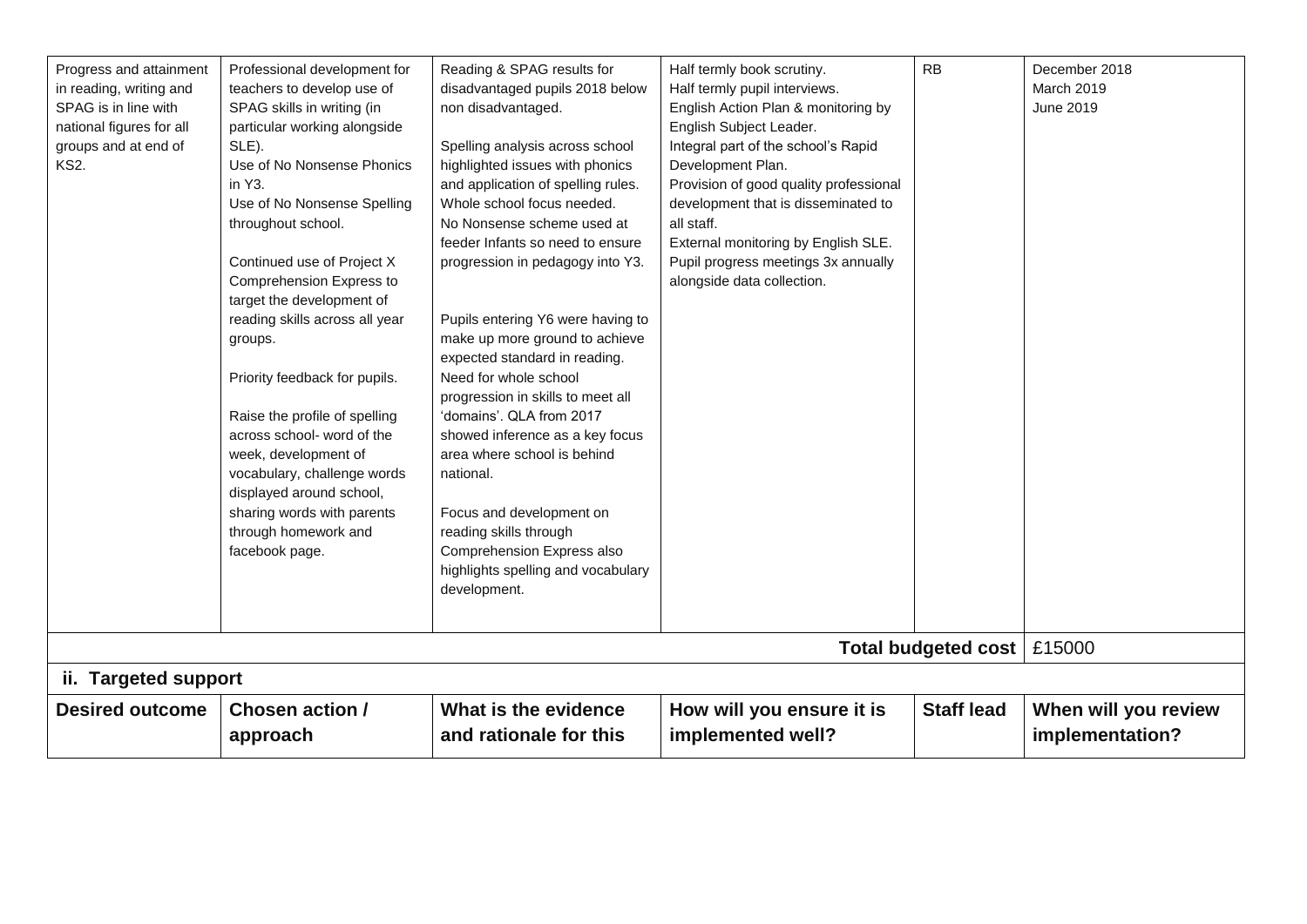| Lower attaining pupils<br>make accelerated<br>progress in Maths from<br>KS1/Y3 Baseline<br>results.                                                                           | Use of Numicon Intervention<br>Programme (2018).<br>Use of STA support in Maths<br>lessons to use smaller group<br>formats in order to give more<br>support where needed.<br>Use of conferencing during<br>afternoon sessions to provide<br>immediate feedback from<br>morning sessions where there<br>are errors or misconceptions.<br>Use of priority feedback for<br>pupils.<br>Use of 'The Big Ideas' to target | Use of concrete apparatus and<br>visual images to support pupil's<br>understanding of number.<br>'Closing the Gap with the new<br>Primary Curriculum' Sept 2014-<br>highlights the benefits of using<br>concrete apparatus.<br>Numicon is a recognised national<br>intervention. Results from Date for<br>Numicon groups for 2017-2018<br>shows accelerated progress for<br>most pupils. | Training and professional<br>development for staff (Sept 17).<br>Dedicated staff to deliver the<br>programme (LS HLTA).<br>Dedicated space available in school<br>for sessions to take place. Timetabled<br>sessions.<br>Targeted pupils to receive the support<br>based on prior attainment and<br>progress data.<br>Sufficient resources purchased.<br>Dedicated feedback time.        | CG & SF<br>LS              | December 2018<br>February 2019<br>June 2019                |
|-------------------------------------------------------------------------------------------------------------------------------------------------------------------------------|---------------------------------------------------------------------------------------------------------------------------------------------------------------------------------------------------------------------------------------------------------------------------------------------------------------------------------------------------------------------------------------------------------------------|------------------------------------------------------------------------------------------------------------------------------------------------------------------------------------------------------------------------------------------------------------------------------------------------------------------------------------------------------------------------------------------|------------------------------------------------------------------------------------------------------------------------------------------------------------------------------------------------------------------------------------------------------------------------------------------------------------------------------------------------------------------------------------------|----------------------------|------------------------------------------------------------|
|                                                                                                                                                                               | pupils working at WTS in Y5 &<br>Y6.                                                                                                                                                                                                                                                                                                                                                                                |                                                                                                                                                                                                                                                                                                                                                                                          |                                                                                                                                                                                                                                                                                                                                                                                          |                            |                                                            |
| All pupils have reading<br>age at least in line with<br>their chronological age<br>by the end of Year 4.<br>(except SEND pupils<br>significantly behind age<br>expectations). | Use of RWI Fresh Start<br>programme.<br>Use of IDL online reading<br>programme.<br>Daily reading with pupils<br>identified by Salford Testing.<br>Use of No Nonsense Spelling<br>and Comprehension Express.<br>Priority feedback for<br>disadvantaged pupils.                                                                                                                                                       | Read, Write Inc is recognised<br>national programme.<br>The EEF toolkit points to a 4+<br>month measure of progress when<br>using small group tuition and<br>phonics.<br>Fresh Start specifically mentioned<br>with an average of 3 months<br>additional progress.<br>Results from previous<br>interventions in school 2017-2018<br>show positive impact.                                | Training and professional<br>development for staff.<br>Dedicated staff to deliver the<br>programmes.<br>Close home links to encourage<br>learning at home.<br>Dedicated space available in school<br>for sessions to take place. Timetabled<br>sessions.<br>Targeted pupils to receive the support<br>based on prior attainment and<br>progress data.<br>Sufficient resources purchased. | RB with SG                 | September 2018<br>December 2018<br>March 2019<br>June 2019 |
|                                                                                                                                                                               |                                                                                                                                                                                                                                                                                                                                                                                                                     |                                                                                                                                                                                                                                                                                                                                                                                          |                                                                                                                                                                                                                                                                                                                                                                                          | <b>Total budgeted cost</b> | £25000                                                     |
| iii. Other approaches                                                                                                                                                         |                                                                                                                                                                                                                                                                                                                                                                                                                     |                                                                                                                                                                                                                                                                                                                                                                                          |                                                                                                                                                                                                                                                                                                                                                                                          |                            |                                                            |
| <b>Desired outcome</b>                                                                                                                                                        | Chosen action /<br>approach                                                                                                                                                                                                                                                                                                                                                                                         | What is the evidence and<br>rationale for this choice?                                                                                                                                                                                                                                                                                                                                   | How will you ensure it is<br>implemented well?                                                                                                                                                                                                                                                                                                                                           | <b>Staff lead</b>          | When will you review<br>implementation?                    |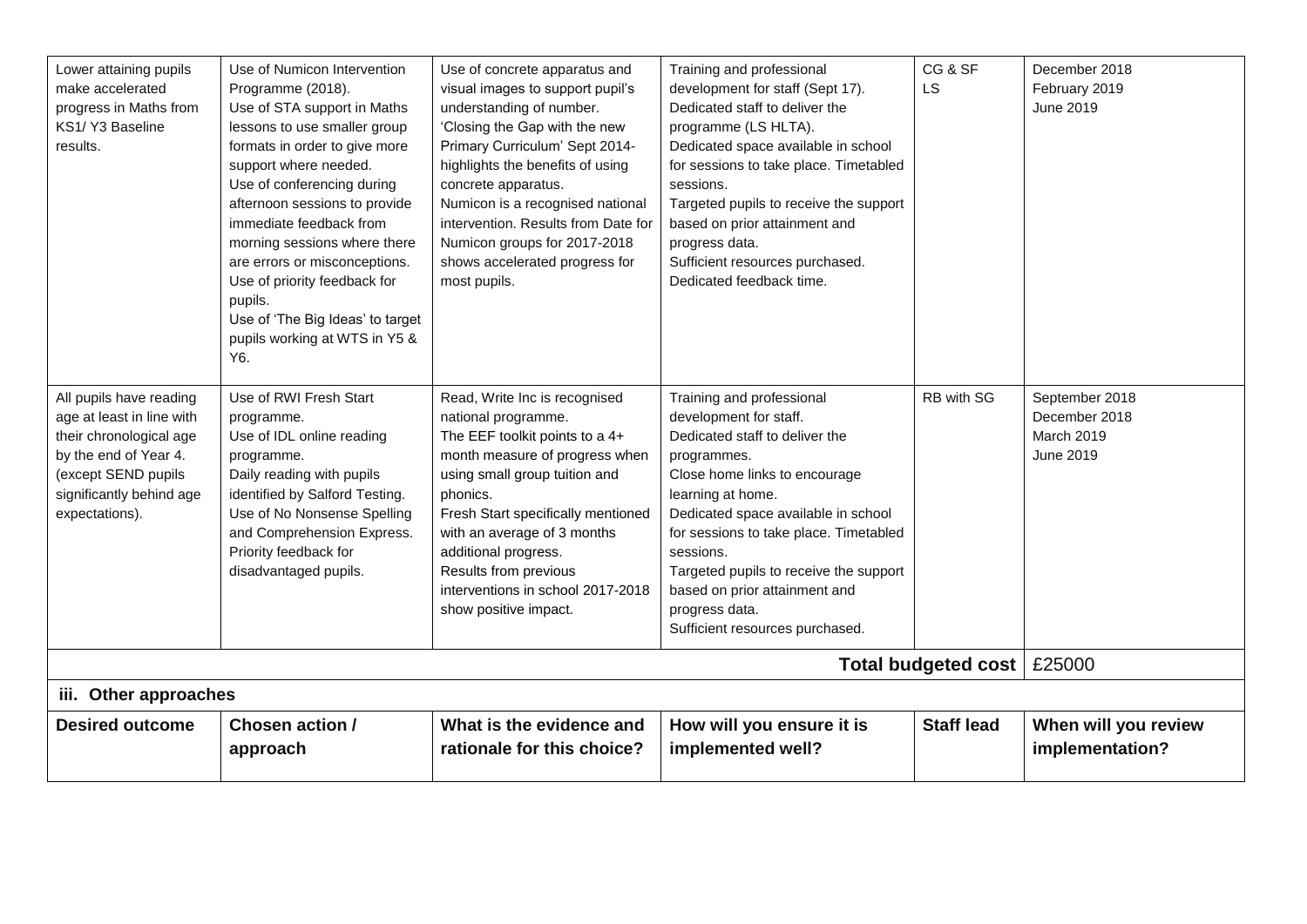| Families feel confident to | Dedicated support for parents   | Data analysis at school shows       | Staff training and professional        | SF & SS | Dec 18   |
|----------------------------|---------------------------------|-------------------------------------|----------------------------------------|---------|----------|
| support their children to  | to discuss concerns and         | some under-performance from         | discussion around 'disadvantage'.      |         | March 19 |
| learn.                     | worries.                        | some pupils.                        | SDP priority linked to attainment and  |         | June 19  |
| They have the tools,       | Access to dedicated staff for   | Observations have identified the    | progress of disadvantaged pupils with  |         |          |
| resources and strategies   | advice and support with school  | need to focus on these aspects to   | regular feedback to governors.         |         |          |
| in place to be confident   | and home.                       | ensure all pupils achieve.          | School staff and governors working     |         |          |
| to engage with school      | Homework Club provided          | EEF Toolkit points to a +8 months   | on how to 'poverty proof' the school   |         |          |
| and understand their       | weekly to support families      | progress measure when there is a    | and the curriculum-thinking of this    |         |          |
| child's learning.          | struggling to work at home.     | focus on meta-cognition and self-   | when planning activities etc.          |         |          |
|                            | Cookery Classes to support      | regulation.                         | Focus on developing ways to support    |         |          |
|                            | families to provide healthy     | Analysis from previous year         | pupils to plan, monitor and evaluate   |         |          |
|                            | meals at home.                  | spending shows a greater impact     | their learning both in school and      |         |          |
|                            | Advice for health and wellbeing | for some pupils where there is full | home projects.                         |         |          |
|                            | and sign posts to external      | engagement from families.           | Monitor progress and attainment data.  |         |          |
|                            | agencies for support.           |                                     | Monitor the use of the support offered |         |          |
|                            | Workshops to provide families   |                                     | to parents/families.                   |         |          |
|                            | with advice on how to read with |                                     | Monitor attendance at homework         |         |          |
|                            | their child at home.            |                                     | club.                                  |         |          |
|                            | Workshops to provide families   |                                     |                                        |         |          |
|                            | with advice on how we teach     |                                     |                                        |         |          |
|                            | maths and SPAG.                 |                                     |                                        |         |          |
|                            | Attendance support.             |                                     |                                        |         |          |
|                            |                                 |                                     |                                        |         |          |
|                            |                                 |                                     |                                        |         |          |
|                            |                                 |                                     |                                        |         |          |
|                            |                                 |                                     |                                        |         |          |
|                            |                                 |                                     |                                        |         |          |
|                            |                                 |                                     |                                        |         |          |
|                            |                                 |                                     |                                        |         |          |
|                            |                                 |                                     |                                        |         |          |
|                            |                                 |                                     |                                        |         |          |
|                            |                                 |                                     |                                        |         |          |
|                            |                                 |                                     |                                        |         |          |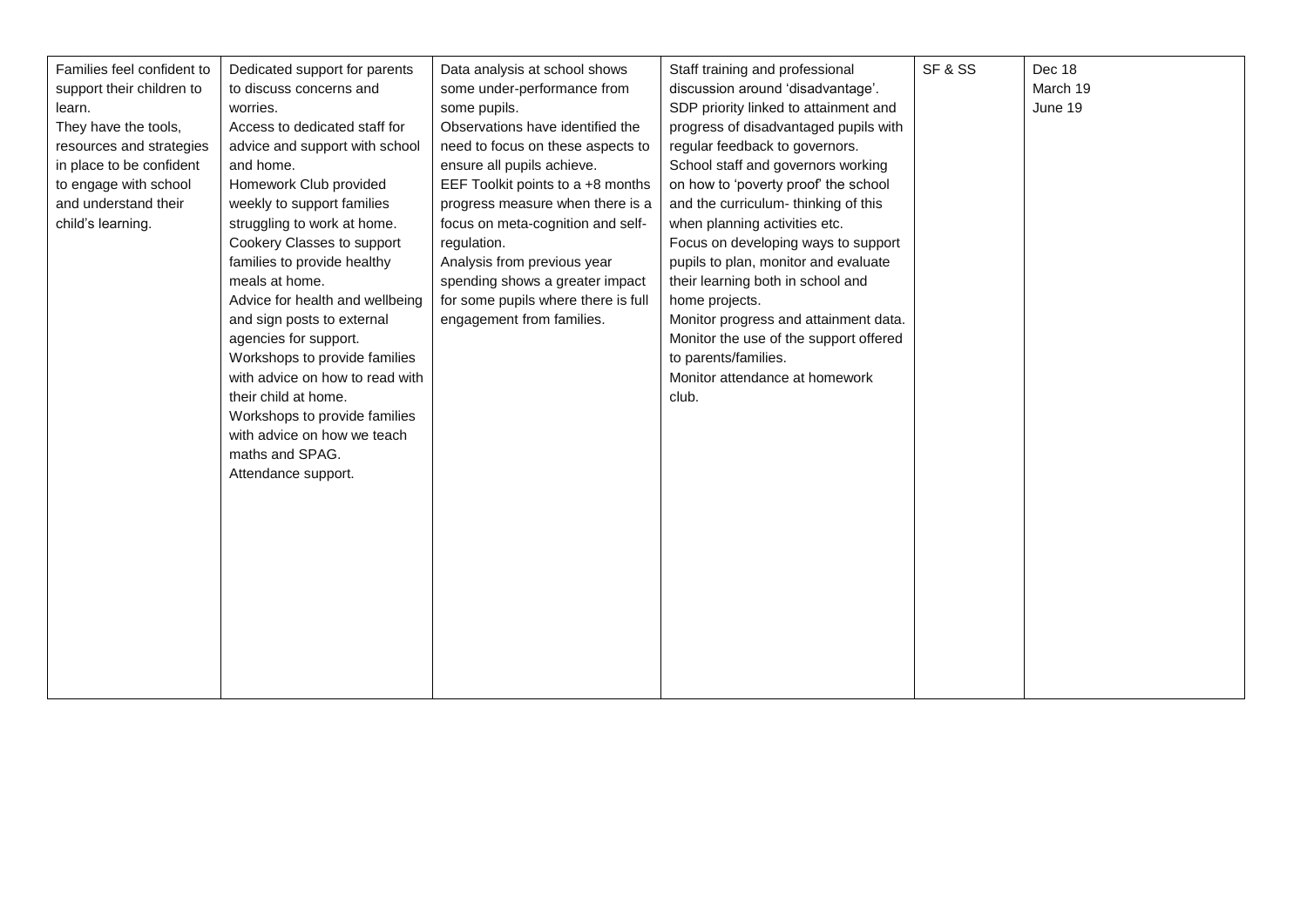| All pupils, particularly<br>those who are<br>disadvantaged have<br>attendance at least at<br>97%.<br>There are strong links<br>between home and<br>school to encourage<br>good attendance at<br>school and being ready<br>to learn. | Use of Principal Learning<br>Mentor time to strengthen<br>home links and improve<br>attendance. | Data analysis at school shows<br>some disadvantaged pupils have<br>attendance below 97%. | Attendance data monitoring.<br>Dedicated time for Principal Learning<br>Mentor to work with target families<br>and pupils.<br>Timetabled sessions to develop<br>behaviour for learning skills. | SF&ET | October 17<br>December 17<br>February 2018<br>April 2018<br><b>June 2018</b><br><b>July 2018</b> |  |  |
|-------------------------------------------------------------------------------------------------------------------------------------------------------------------------------------------------------------------------------------|-------------------------------------------------------------------------------------------------|------------------------------------------------------------------------------------------|------------------------------------------------------------------------------------------------------------------------------------------------------------------------------------------------|-------|--------------------------------------------------------------------------------------------------|--|--|
|                                                                                                                                                                                                                                     |                                                                                                 |                                                                                          |                                                                                                                                                                                                |       |                                                                                                  |  |  |
|                                                                                                                                                                                                                                     | $\Box$<br>Total budgeted cost<br>£15000                                                         |                                                                                          |                                                                                                                                                                                                |       |                                                                                                  |  |  |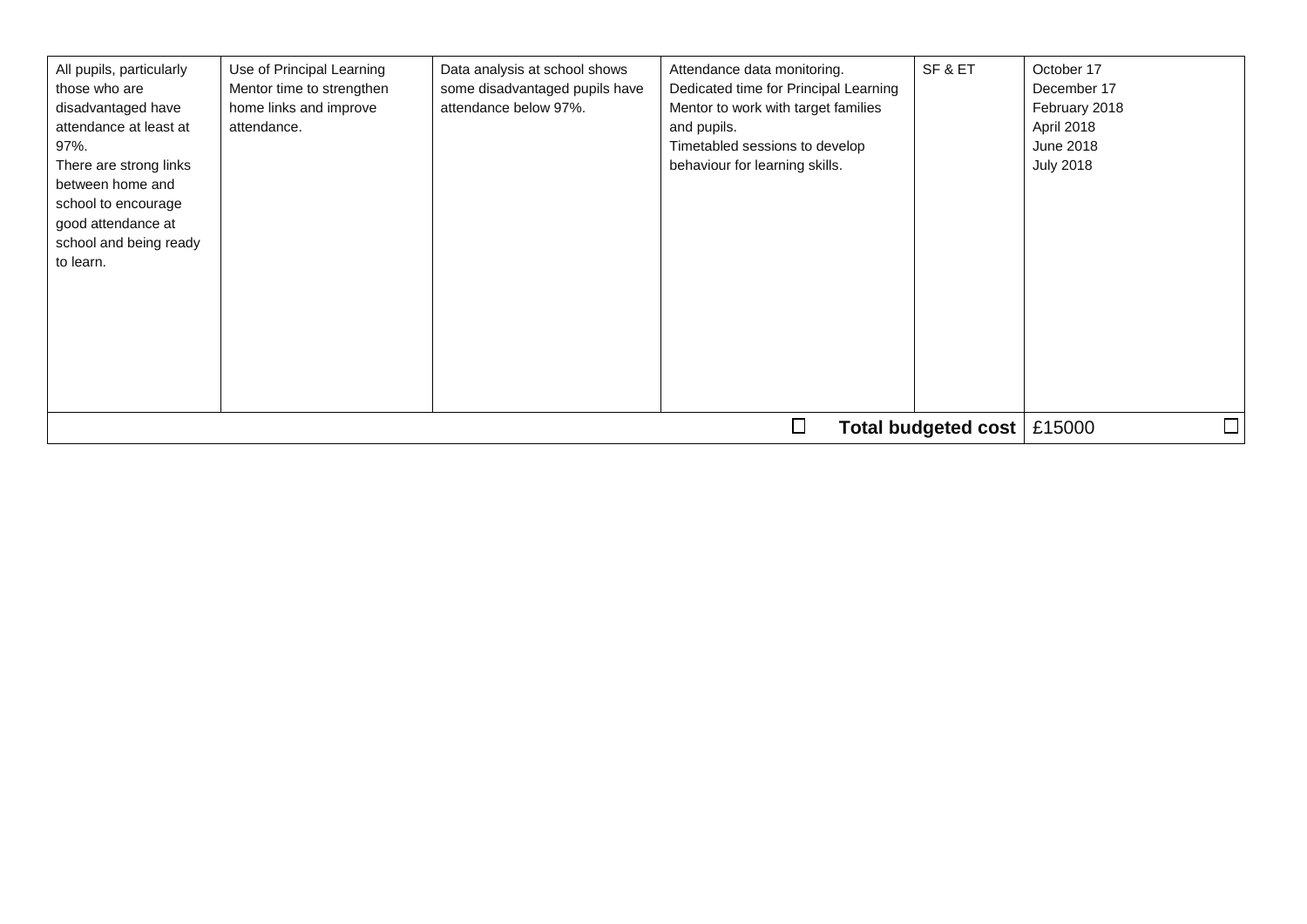| 5. Review of expenditure                                                                        |                                                                                                                                                                                                                                                                                                                                                                                                                                                                                              |                                                                                                                                                                                                                                                                                                                                                                                                                                                                                                                                                                                                                                                                                                                                                                                                                                                          |                                                                                                                                                                                                                                                                                                                                                                                                                                                                                                                                                                                                                                                                                                                                                                                                                                                                                                   |             |  |  |  |
|-------------------------------------------------------------------------------------------------|----------------------------------------------------------------------------------------------------------------------------------------------------------------------------------------------------------------------------------------------------------------------------------------------------------------------------------------------------------------------------------------------------------------------------------------------------------------------------------------------|----------------------------------------------------------------------------------------------------------------------------------------------------------------------------------------------------------------------------------------------------------------------------------------------------------------------------------------------------------------------------------------------------------------------------------------------------------------------------------------------------------------------------------------------------------------------------------------------------------------------------------------------------------------------------------------------------------------------------------------------------------------------------------------------------------------------------------------------------------|---------------------------------------------------------------------------------------------------------------------------------------------------------------------------------------------------------------------------------------------------------------------------------------------------------------------------------------------------------------------------------------------------------------------------------------------------------------------------------------------------------------------------------------------------------------------------------------------------------------------------------------------------------------------------------------------------------------------------------------------------------------------------------------------------------------------------------------------------------------------------------------------------|-------------|--|--|--|
| <b>Previous Academic Year</b>                                                                   |                                                                                                                                                                                                                                                                                                                                                                                                                                                                                              | 2017-2018                                                                                                                                                                                                                                                                                                                                                                                                                                                                                                                                                                                                                                                                                                                                                                                                                                                |                                                                                                                                                                                                                                                                                                                                                                                                                                                                                                                                                                                                                                                                                                                                                                                                                                                                                                   | П           |  |  |  |
| i. Quality of teaching for all                                                                  |                                                                                                                                                                                                                                                                                                                                                                                                                                                                                              |                                                                                                                                                                                                                                                                                                                                                                                                                                                                                                                                                                                                                                                                                                                                                                                                                                                          |                                                                                                                                                                                                                                                                                                                                                                                                                                                                                                                                                                                                                                                                                                                                                                                                                                                                                                   |             |  |  |  |
| <b>Desired outcome</b><br>Progress and attainment                                               | <b>Chosen action</b><br>/ approach                                                                                                                                                                                                                                                                                                                                                                                                                                                           | <b>Estimated impact:</b> Did you meet the<br>success criteria? Include impact on pupils<br>not eligible for PP, if appropriate.<br>July 2018 data:                                                                                                                                                                                                                                                                                                                                                                                                                                                                                                                                                                                                                                                                                                       | <b>Lessons learned</b><br>(and whether you will continue with this approach)<br>Numicon- this approach was continued but with further staff                                                                                                                                                                                                                                                                                                                                                                                                                                                                                                                                                                                                                                                                                                                                                       | <b>Cost</b> |  |  |  |
| in Maths is in line with<br>national figures in each<br>year group and at end of<br><b>KS2.</b> | Introduction of<br>Numicon resources<br>and planning<br>materials to provide<br>concrete and pictorial<br>learning strategies to<br>support pupils'<br>understanding of<br>number and<br>calculation.<br>Use of NCETM<br>resources and<br>change to the delivery<br>of the delivery of the<br>curriculum to develop<br>a mastery approach.<br>Use of Maths SLE to<br>work alongside the<br>Maths Subject Leader<br>and support teachers<br>to develop maths<br>pedagogy in the<br>classroom. | Y3: % of all pupils reached expected standard.<br>% of disadvantaged/ % of non-disadvantaged.<br>Y4: % of all pupils reached expected standard.<br>% of disadvantaged/% of non-disadvantaged.<br>Y5: % of all pupils reached expected standard.<br>% of disadvantaged/ Of non-disadvantaged.<br>Y6: % of all pupils reached expected standard.<br>% of disadvantaged/ % of non-disadvantaged.<br>(National expected standard at end of Y6 2018-%)<br>Y6 2017: % of all pupils met expected standard.% of<br>disadvantaged pupils.<br>Disadvantaged school to non-disadvantaged national<br>difference 2017-%. Non- disadvantaged school to non-<br>disadvantaged national difference 2017- %.<br>Disadvantaged school to non-disadvantaged national<br>difference 2018- %. Non-disadvantaged school to non-<br>disadvantaged national difference 2018-%. | development to look in detail at the use of the Numicon planning<br>tools alongside practical apparatus. One HLTA trained nationally<br>to deliver Numicon Intervention Programme. This intervention will<br>continue with pupils from Y3 & Y4 from November 2018-June<br>2019.<br>There was not enough practical apparatus to use during whole<br>class teaching sequences. Resources have now been re-<br>organised across school making them more accessible to<br>teachers and pupils. Further resources were purchased to ensure<br>that there are enough for all year groups to use successfully.<br>PP Plans were in place from Oct 17 with specific targets to be<br>achieved. These were communicated to parents and actions for<br>support from them included. Importance of family 'buy in' became<br>clearer as the year went on. Sandra Stainton to provide Family<br>Link 2018-2019 | £10000      |  |  |  |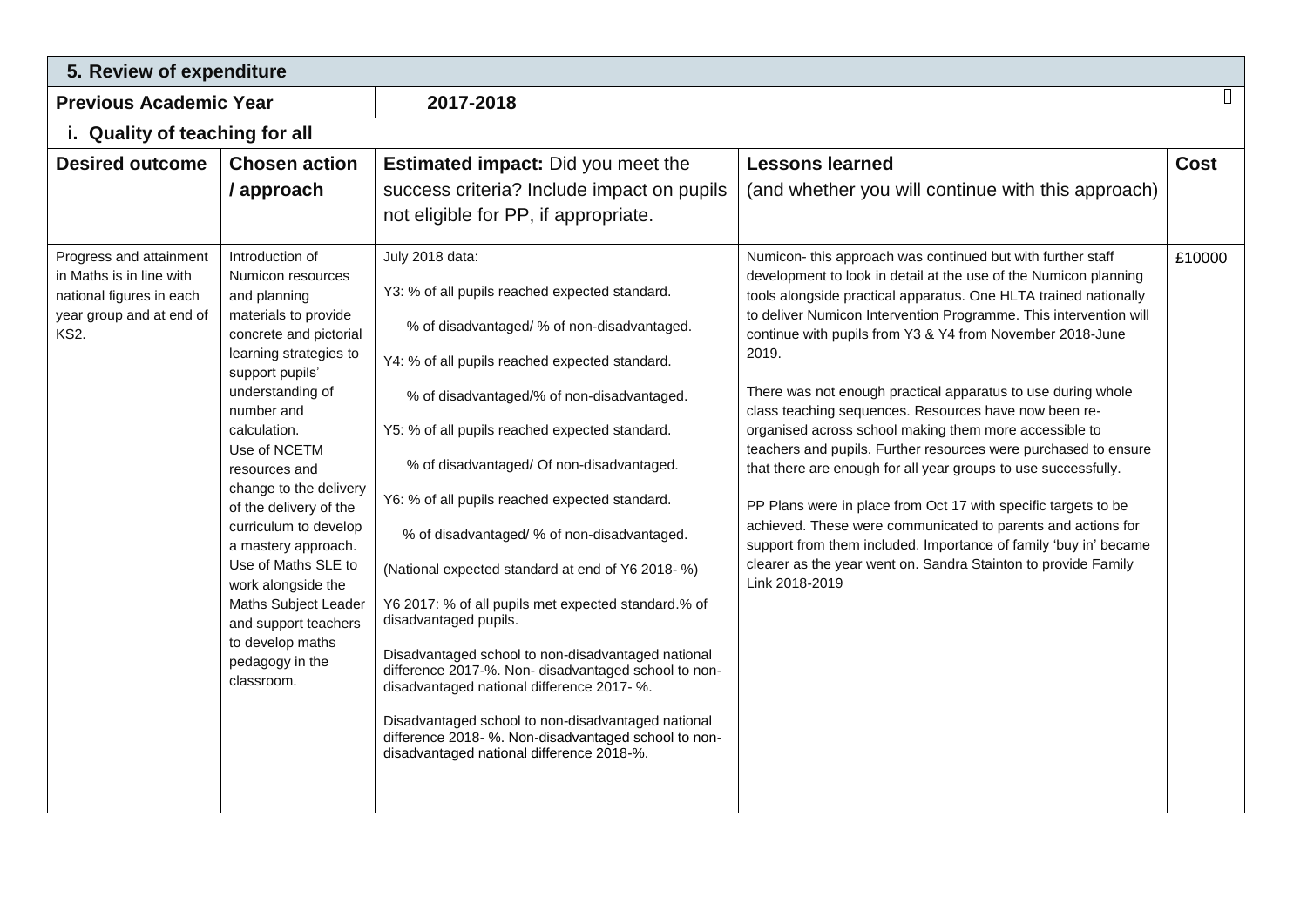| Progress and attainment<br>in writing and SPAG is in<br>line with national figures<br>for all groups and at end<br>of KS2. | Provision of<br>professional<br>development:<br>Training for subject<br>leader to develop the<br>whole school<br>curriculum with focus<br>on linking SPAG skills<br>to text types.<br>Professional<br>development for<br>teachers to develop<br>use of SPAG skills in<br>writing.<br>Training for all staff<br>on delivery of<br>phonics.<br>Use of No Nonsense<br>Spelling & Grammar.<br>Use of English SLE to<br>work alongside<br><b>English Subject</b><br>Leader & support<br>individual teachers. | July 2017 writing data:<br>Y3: % of all pupils reached expected standard.<br>% of disadvantaged/ % of non-disadvantaged.<br>Y4: % of all pupils reached expected standard.<br>% of disadvantaged/% of non-disadvantaged.<br>Y5: % of all pupils reached expected standard.<br>% of disadvantaged/ % of non-disadvantaged.<br>Y6: % of all pupils reached expected standard.<br>% of disadvantaged/ % of non-disadvantaged.<br>(National expected standard at end of Y6 2018- %)<br>Y6 2017: % of all pupils met expected standard.% of<br>disadvantaged pupils.<br>Disadvantaged school to non-disadvantaged national<br>difference 2017-%. Non- disadvantaged school to non-<br>disadvantaged national difference 2017- %.<br>Disadvantaged school to non-disadvantaged national<br>difference 2018- %. Non-disadvantaged school to non-<br>disadvantaged national difference 2018- %. | Effective assessment was the key to ensuring this success criteria<br>was achieved. Close work alongside a local SLE was particularly<br>supportive. Moderation meetings regularly throughout the year<br>ensured staff were focused and clear and the writing expectations<br>for different points throughout KS2.<br>Use of the end of KS2 checklist for writing ensured Y6 pupils were<br>self-assessing their writing against this and were fully aware of<br>what needed to be included. This is also supported independent<br>working and responsibility as learners.<br>Phonics training had limited impact but has now been followed<br>with Talk for Writing training for all staff from the same provider<br>which is impacting on practice in the classrooms. Some phonics<br>issues still being detected across school in pockets.<br>The use of No Nonsense Spelling and Grammar has not been fully<br>consistent so this will continue to be a priority for 2018-2019 but<br>lesson observations and book scrutiny show that pupils<br>understanding of grammar and punctuation terminology is sound<br>in all year groups. The focus remains on the embedding of these<br>skills in independent writing.<br>No Nonsense Phonics has been used to good effect in Y3 to<br>ensure progression from Y2.<br>Spellodrome was used throughout school 2017-2018. This had a<br>significant impact on the spelling progress of some pupils. Many<br>were still not accessing it at home. Disadvantaged pupils were<br>targeted with time during the school day.<br>Spelling progress will be main SPAG priority for 2018-19. | £2000       |
|----------------------------------------------------------------------------------------------------------------------------|---------------------------------------------------------------------------------------------------------------------------------------------------------------------------------------------------------------------------------------------------------------------------------------------------------------------------------------------------------------------------------------------------------------------------------------------------------------------------------------------------------|-----------------------------------------------------------------------------------------------------------------------------------------------------------------------------------------------------------------------------------------------------------------------------------------------------------------------------------------------------------------------------------------------------------------------------------------------------------------------------------------------------------------------------------------------------------------------------------------------------------------------------------------------------------------------------------------------------------------------------------------------------------------------------------------------------------------------------------------------------------------------------------------|-------------------------------------------------------------------------------------------------------------------------------------------------------------------------------------------------------------------------------------------------------------------------------------------------------------------------------------------------------------------------------------------------------------------------------------------------------------------------------------------------------------------------------------------------------------------------------------------------------------------------------------------------------------------------------------------------------------------------------------------------------------------------------------------------------------------------------------------------------------------------------------------------------------------------------------------------------------------------------------------------------------------------------------------------------------------------------------------------------------------------------------------------------------------------------------------------------------------------------------------------------------------------------------------------------------------------------------------------------------------------------------------------------------------------------------------------------------------------------------------------------------------------------------------------------------------------------------------------------------------------------------|-------------|
| ii. Targeted support<br><b>Desired outcome</b>                                                                             | <b>Chosen action</b>                                                                                                                                                                                                                                                                                                                                                                                                                                                                                    | <b>Estimated impact:</b> Did you meet the                                                                                                                                                                                                                                                                                                                                                                                                                                                                                                                                                                                                                                                                                                                                                                                                                                               | <b>Lessons learned</b>                                                                                                                                                                                                                                                                                                                                                                                                                                                                                                                                                                                                                                                                                                                                                                                                                                                                                                                                                                                                                                                                                                                                                                                                                                                                                                                                                                                                                                                                                                                                                                                                              | <b>Cost</b> |
|                                                                                                                            | / approach                                                                                                                                                                                                                                                                                                                                                                                                                                                                                              | success criteria? Include impact on pupils                                                                                                                                                                                                                                                                                                                                                                                                                                                                                                                                                                                                                                                                                                                                                                                                                                              | (and whether you will continue with this approach)                                                                                                                                                                                                                                                                                                                                                                                                                                                                                                                                                                                                                                                                                                                                                                                                                                                                                                                                                                                                                                                                                                                                                                                                                                                                                                                                                                                                                                                                                                                                                                                  |             |
|                                                                                                                            |                                                                                                                                                                                                                                                                                                                                                                                                                                                                                                         | not eligible for PP, if appropriate.                                                                                                                                                                                                                                                                                                                                                                                                                                                                                                                                                                                                                                                                                                                                                                                                                                                    |                                                                                                                                                                                                                                                                                                                                                                                                                                                                                                                                                                                                                                                                                                                                                                                                                                                                                                                                                                                                                                                                                                                                                                                                                                                                                                                                                                                                                                                                                                                                                                                                                                     |             |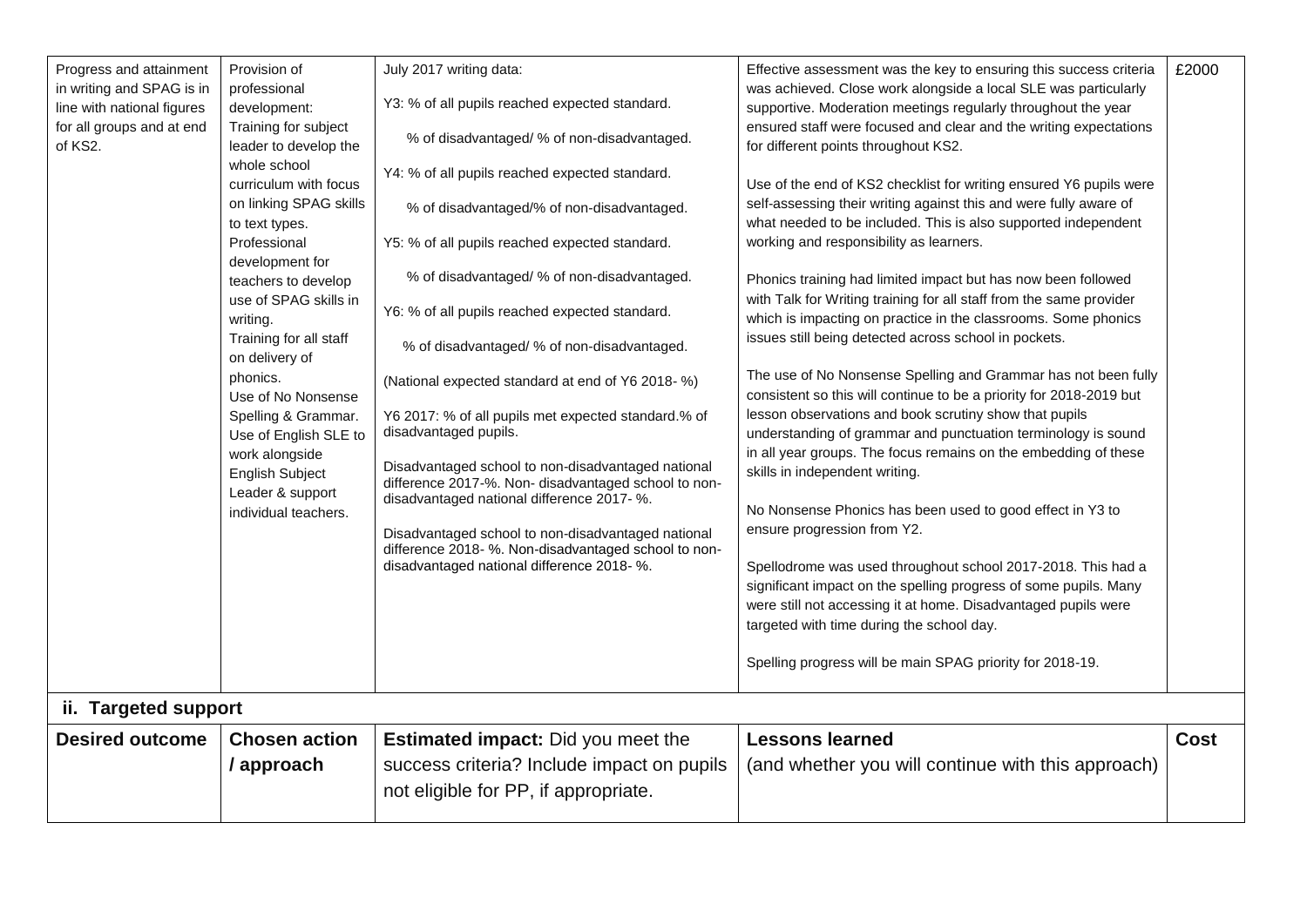| Lower attaining pupils<br>make accelerated<br>progress in Maths from<br>KS1/ Y3 Baseline<br>results.     | Use of Breaking<br><b>Barriers Numicon</b><br>programme.<br>Use of Numicon<br>Intervention<br>Programme (2017). | ? Year ? pupils targeted:<br>? pupils made 5 steps progress over 6 months. ? pupils<br>made 3 steps progress over 6 months. (expected 2<br>steps).<br>? Year ? pupils targeted:<br>? pupils made 5 steps progress over 6 months. ? made<br>4 steps progress and ? made 3 steps progress.<br>(expected 2 steps)                                                                                                      | Numicon Intervention Programme delivered to targeted pupils in<br>Y3 & Y4 by trained HLTA. These sessions took place during the<br>afternoon sessions to ensure that these pupils did not miss their<br>timetabled maths or English lessons in the mornings and this time<br>was additional to their maths timetable.<br>On the whole this worked well and pupils responded well to the<br>additional time and support.<br>2018-19- target Y3 pupils so that additional support can be put in<br>place after identification. HLTA to liaise closely with Y3 staff to<br>discuss methodology and links between classroom and group<br>work.<br>Breaking Barriers materials were used in the schools SEND<br>provision- Treetops with positive effect. Palns for 2017-2018 to<br>continue with this.                                                                                                                                                                                                                                             | £10000 |
|----------------------------------------------------------------------------------------------------------|-----------------------------------------------------------------------------------------------------------------|---------------------------------------------------------------------------------------------------------------------------------------------------------------------------------------------------------------------------------------------------------------------------------------------------------------------------------------------------------------------------------------------------------------------|------------------------------------------------------------------------------------------------------------------------------------------------------------------------------------------------------------------------------------------------------------------------------------------------------------------------------------------------------------------------------------------------------------------------------------------------------------------------------------------------------------------------------------------------------------------------------------------------------------------------------------------------------------------------------------------------------------------------------------------------------------------------------------------------------------------------------------------------------------------------------------------------------------------------------------------------------------------------------------------------------------------------------------------------|--------|
| All pupils have reading<br>age at least in line with<br>their chronological age<br>by the end of Year 4. | Use of RWI Fresh<br>Start programme.<br>Use of IDL online<br>reading programme.                                 | ? pupils were targeted for intervention. made<br>more than 9 months progress with their reading<br>age over the 9 months between Sept 17 and June<br>18. of these pupils made 18 months + progress<br>over the same period.<br>Number of pupils with reading age below<br>chronological age in June 18:<br>Year 3- pupils (8 SEND)<br>Year 4- pupils (7 SEND)<br>Year 5- pupils (4 SEND)<br>Year 6- pupils (4 SEND) | This approach will continue during 2018-2019. Fresh Start and<br>IDL will be used with pupils where appropriate.<br>Project X books will also continue to be used to supplement the<br>Fresh Start programme and focus more on comprehension skills<br>and reading for enjoyment.<br>SG to take responsibility for overseeing the management of the<br>reading books and to identify children not reading at home. This<br>information then to be shared with teachers. SG to support when<br>identified support needed.<br>The data shows that by the time pupils reach the end of Year 5<br>almost all have a reading age in line with their chronological age.<br>Project X comprehension materials will continue to be used to<br>further improve comprehension skills from Sept 2018. Feedback<br>from pupils has consistently been positive about the impact of<br>these sessions on their reading. Ofsted inspection May 18 visited<br>a session and reported positively. More workbooks to be<br>purchased- high expense intervention. | £6000  |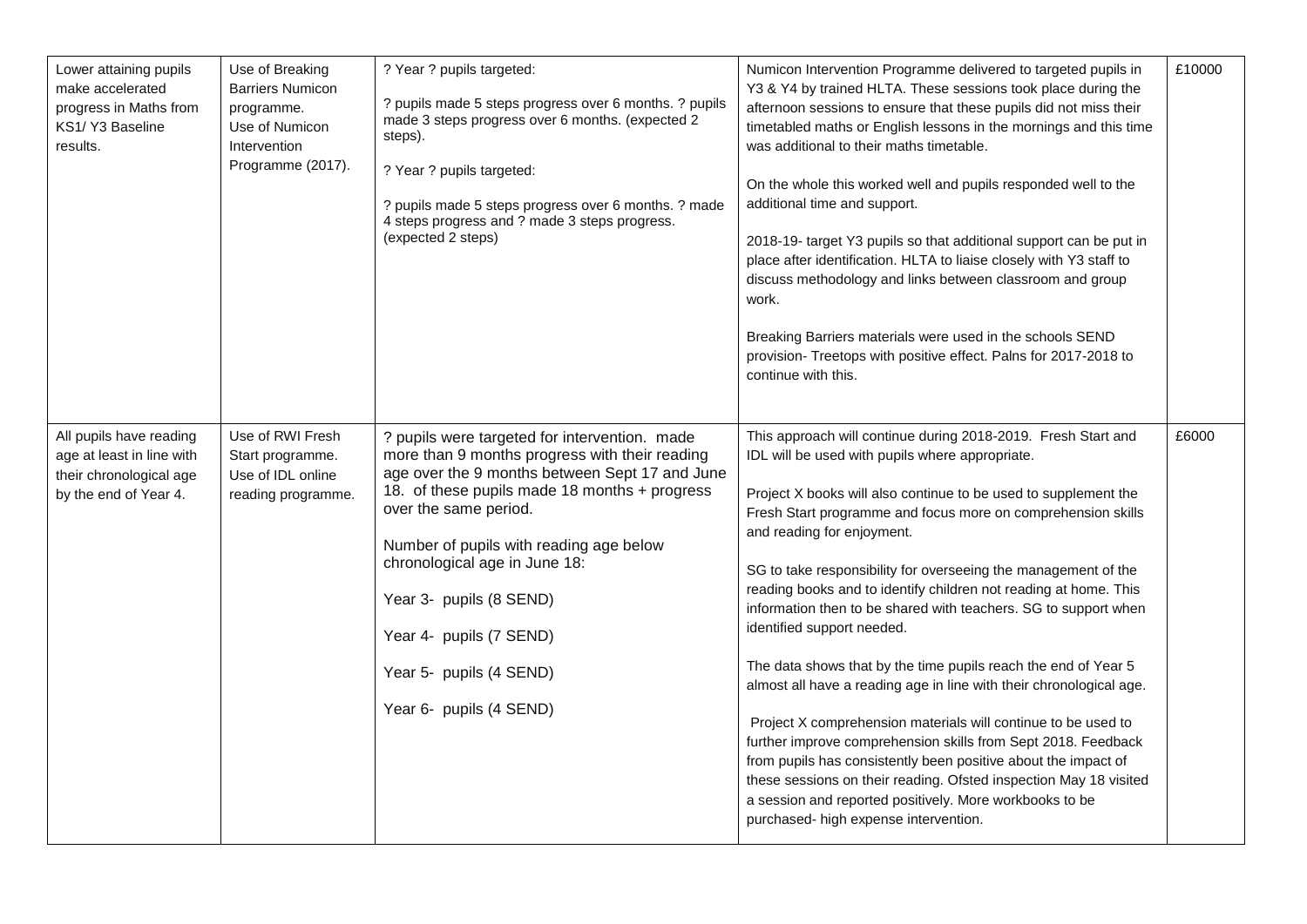| iii. Other approaches                                                   |                      |                                                                                                                                                                                                                   |                                                                                                                                                                                                                                                                                                                                                                                                               |             |  |  |  |
|-------------------------------------------------------------------------|----------------------|-------------------------------------------------------------------------------------------------------------------------------------------------------------------------------------------------------------------|---------------------------------------------------------------------------------------------------------------------------------------------------------------------------------------------------------------------------------------------------------------------------------------------------------------------------------------------------------------------------------------------------------------|-------------|--|--|--|
| <b>Desired outcome</b>                                                  | <b>Chosen action</b> | Estimated impact: Did you meet the                                                                                                                                                                                | <b>Lessons learned</b>                                                                                                                                                                                                                                                                                                                                                                                        | <b>Cost</b> |  |  |  |
|                                                                         | / approach           | success criteria? Include impact on pupils                                                                                                                                                                        | (and whether you will continue with this approach)                                                                                                                                                                                                                                                                                                                                                            |             |  |  |  |
|                                                                         |                      | not eligible for PP, if appropriate.                                                                                                                                                                              |                                                                                                                                                                                                                                                                                                                                                                                                               |             |  |  |  |
| All pupils are motivated<br>to learn and see<br>themselves as learners. |                      | Lesson observations and book scrutiny evidence show<br>that engagement in lessons and learning is good. there<br>is little off task behaviour, work avoidance or low level<br>disruption.                         | Regular book scrutiny and pupil interviews has had a positive<br>effect on learning. Feedback and discussion with staff has led to<br>changes in curriculum delivery, groupings and classroom<br>management.                                                                                                                                                                                                  | £10000      |  |  |  |
|                                                                         |                      | Pupil interviews of disadvantaged pupils show they are<br>proud of their work and enjoy being part of smaller<br>intervention groups. They can reflect on their learning<br>and see how they are making progress. | Regular links in assemblies to learning and character strengths<br>have embedded a growth mindset approach across the whole<br>school. Pupils can talk about this effectively. This 'drip feed'<br>approach will continue during 201782019.                                                                                                                                                                   |             |  |  |  |
|                                                                         |                      | Ofsted report May 2018 stated:                                                                                                                                                                                    | Links with other schools through S2SS work established a link<br>with Pennine Way Primary School in Carlisle. A conferencing<br>approach is used during afternoon sessions to provide immediate<br>feedback to pupils and also encourage independent learning in the<br>classroom. This will continue as and when teachers need it. ( No<br>longer providing strict guidelines around regularity of sessions) |             |  |  |  |
|                                                                         |                      |                                                                                                                                                                                                                   | Family Jigsaw programme has enabled the school's Learning<br>Mentor to establish positive links with vulnerable pupils entering<br>Y3 and their families. Less positive attitudes to the 2017 group<br>due to different mix of personalities and issues. Learning Mentor<br>to continue the approaches but on a one-to-one basis with<br>identified parents/carers needing support.                           |             |  |  |  |
|                                                                         |                      |                                                                                                                                                                                                                   | Sandra Stainton to work with families on the focused learning<br>targets on PP Plans to offer support, guidance, time and<br>resources to ensure that pupils make progress and families are<br>positively engaged in the process.                                                                                                                                                                             |             |  |  |  |